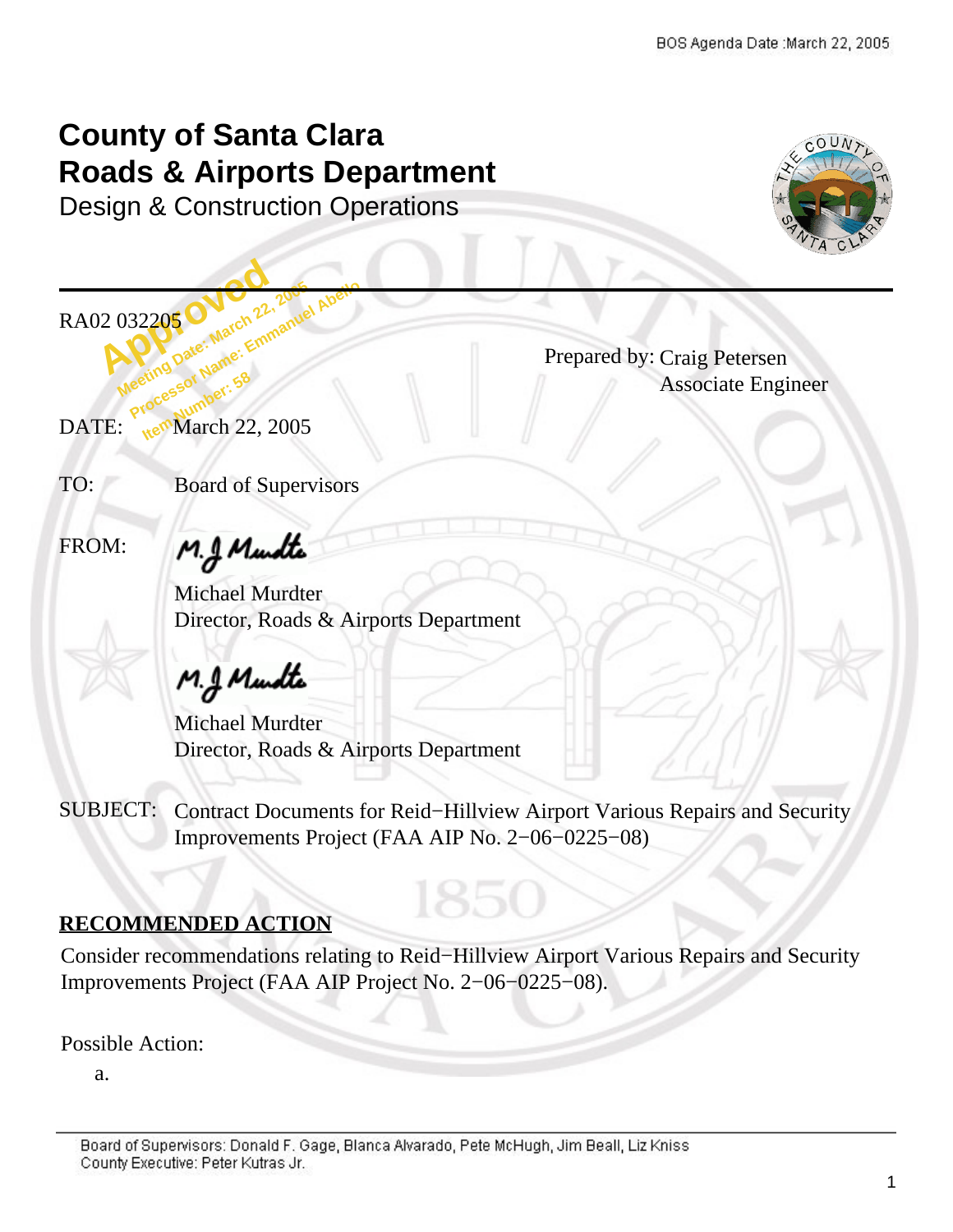Approve the Project, adopt plans and specifications, and authorize advertisement of Contract Documents for the Reid−Hillview Airport Various Repairs and Security Improvements Project (FAA AIP Project No. 2−06−0225−08).

Opening of Bids:

Thursday, April 28, at 2:00 p.m., in the Office of the Clerk of the Board of Supervisors.

Thursday, April 28<br>b. Authorize the Director **Authorize the Director, Road**<br> **Authorize the Director, Road**<br> **Processor Supplemental function IFAA) for supplemental funding related to the project.** b. Authorize the Director, Roads & Airports Department to submit an Airport Improvement Program (AIP) grant application to the Federal Aviation Administration

## **FISCAL IMPLICATIONS**

There is no impact to the County General Fund.

Project costs qualify for reimbursement under FAA AIP grant #2−06−0225−08 and a matching State grant. The Airport Enterprise Fund FY 2005 budget includes \$525,000 for the project in account 608−4100−001, "Reid−Hillview". FAA staff has indicated that supplemental funding is available for the project and upon determination of the low bidder the FAA will issue an amendment to the existing AIP grant agreement to reflect the award amount. An F−85 will be brought forward at contract award to recognize the additional revenue.

It is the Department's practice to disclose the Engineer's Estimate of construction costs at the time of bid opening.

## **CONTRACT HISTORY**

This is a Type I contract subject to the Resolution of Contracting Principles adopted by the Board of Supervisors on October 28, 1997. The Contracting Principles are included in the Special Provisions of the Contract Documents.

## **REASONS FOR RECOMMENDATION**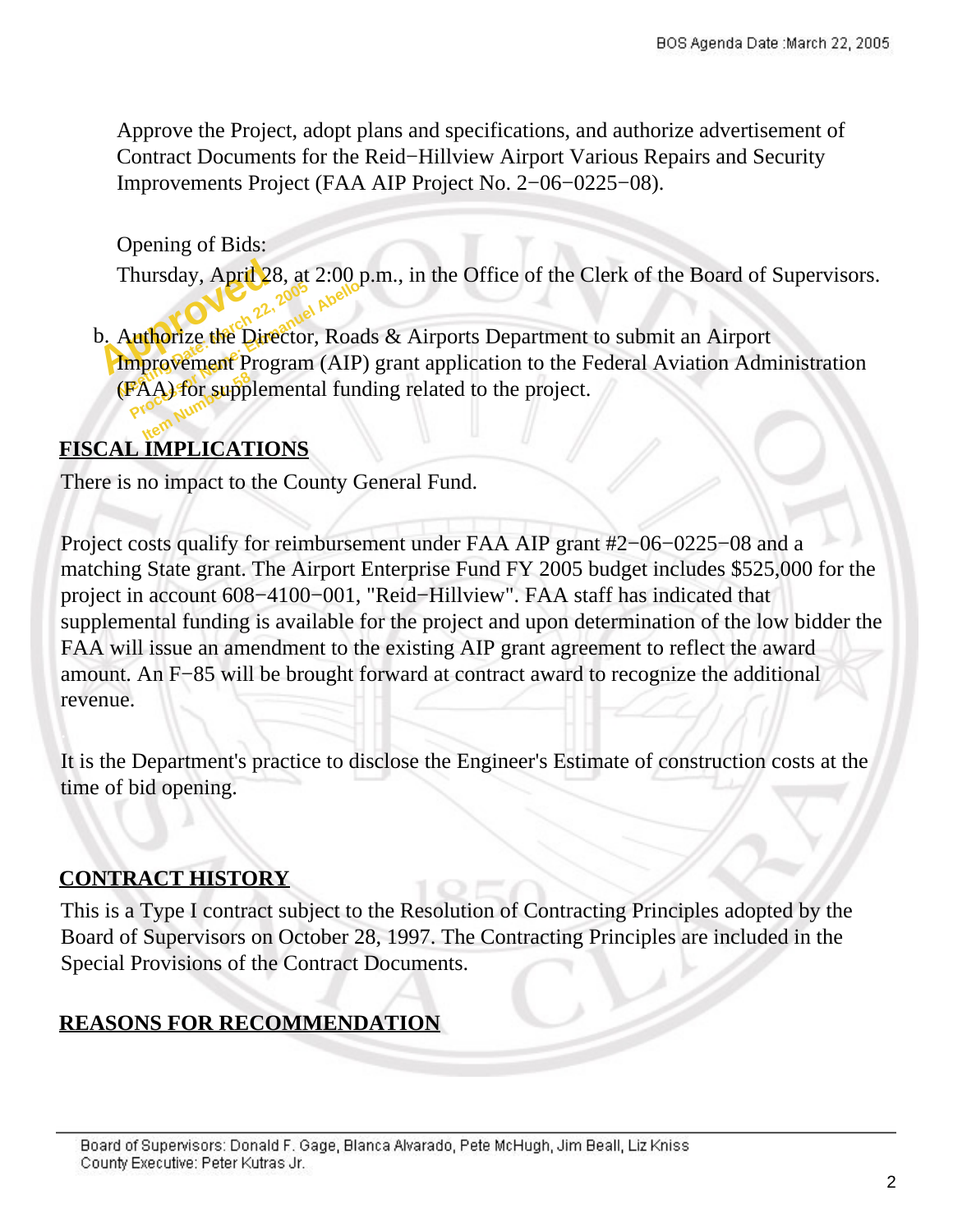This project will accomplish a portion of the current Master Capital Projects Plan approved by the Board on March 16, 2004. The contract provides for:

- Pavement repairs and drainage improvements on the airport access road (Cunningham Avenue), the parking lot and the taxilane area;
- Installing fencing<br>storage area;<br> **Replacing the exis<br>Fraffic Control** To • Installing fencing and a automatic security gate between the parking lot and the aircraft storage area;
- storage area;<br>Replacing the existing<br>Traffic Control Tower From the existing 40-y<br> **Processor Abello**<br> **Processor Name: Emmanuel Abello**<br> **Processor Name: Emmanuel Abello**<br> **Processor Communications** • Replacing the existing 40−year−old direct−burial electrical cable between the Air **Traffic Control Tower (ATCT) and the rotating beacon with new cable in conduit;**
- Installing conduit and cable between the terminal building and the ATCT to allow for direct communications; direct communications:
- Installing equipment to enable pilots to illuminate the airfield lighting at night by radio, precluding the need to keep the lights on all night; and
- Upgrading the existing segmented circle to current FAA standards (the segmented circle is a flight aid that depicts the airport traffic pattern and the direction and intensity of the prevailing winds).

The Board previously authorized the submission and acceptance of federal and state grants for the project.

Since the project involves federal funding, a Disadvantaged Business Enterprise (DBE) goal is required. Based on the project work elements and analysis of available DBE firms, a goal of 12.5% has been set for this project.

Contract Documents are on file in the Office of the Clerk of the Board of Supervisors for viewing. The Roads & Airports Department may make minor modifications to the plans and specifications prior to advertisement for bids. If this occurs, the Project Engineer will provide the complete and final version of the Contract Documents to the Clerk of the Board to be retained as the official public record.

## **CONSEQUENCES OF NEGATIVE ACTION**

The contract documents will not be adopted and the project will not proceed.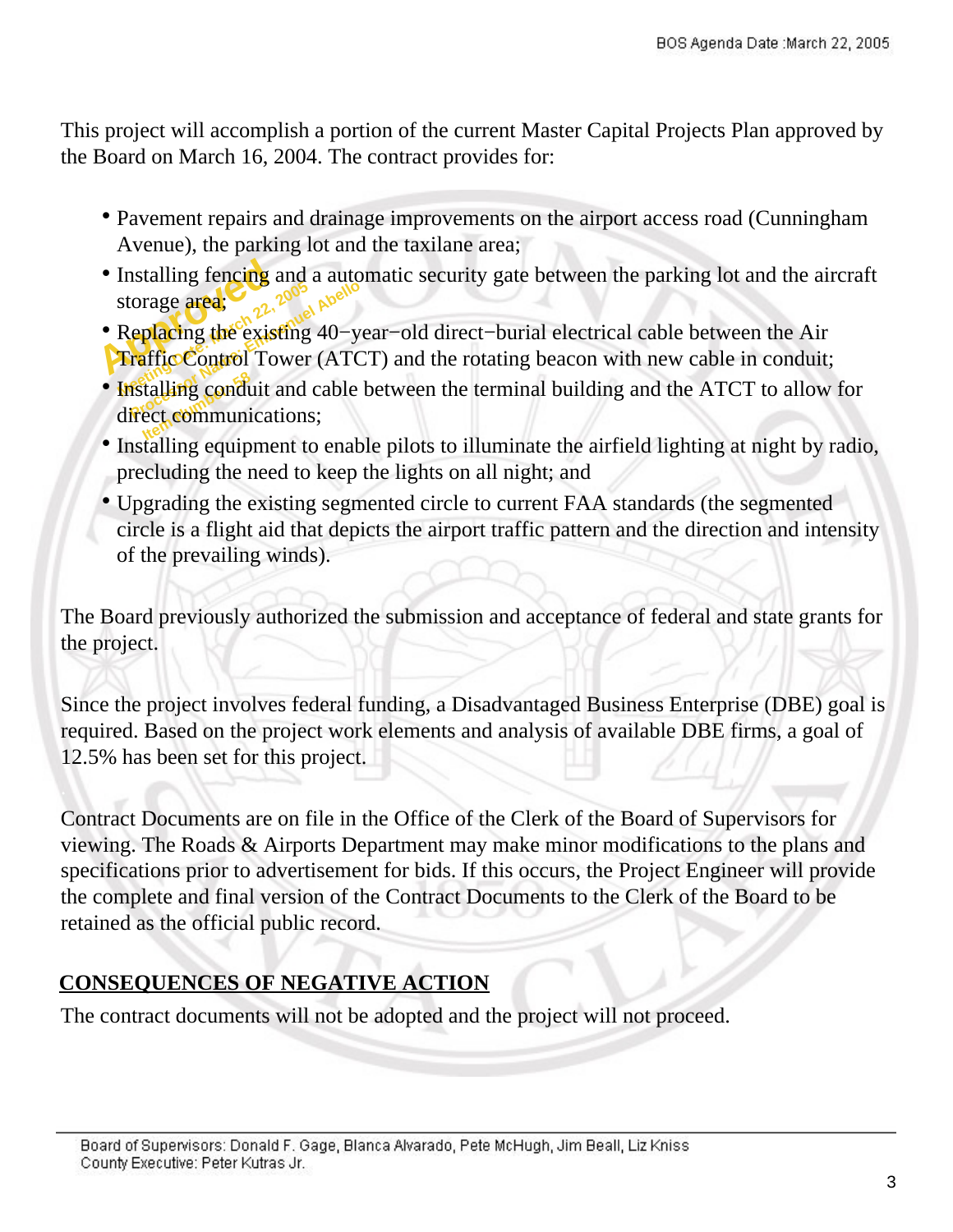## **STEPS FOLLOWING APPROVAL**

The Clerk of the Board shall:

tract Documents is \$<br>port Drive, San Jose,<br>et the big opening da rt Drive, San Fose, 951 10<sup>eN6</sup><br>
the hid opening date for Apr<br>
Meethid opening date for Apr 1. Publish the advertisement of the project in a local newspaper. The cost to obtain the Contract Documents is \$75.00 per set and may be purchased at the Plan Counter at 101 Skyport Drive, San Jose, 95110.

2. Set the bid opening date for April 28, 2005.

**INDERED AND ADDERED ASSESS**<br>3. Send KEYBOARD notification of completed processing to: Craig Petersen, Roads and Airports Department, Design and Construction Branch

## **ATTACHMENTS**

•

- Notice to Bidders for Reid−Hillview Airport Various Repairs and Security Improvements Project
- Location Map for Reid−Hillview Airport Various Repairs and Security Improvements Project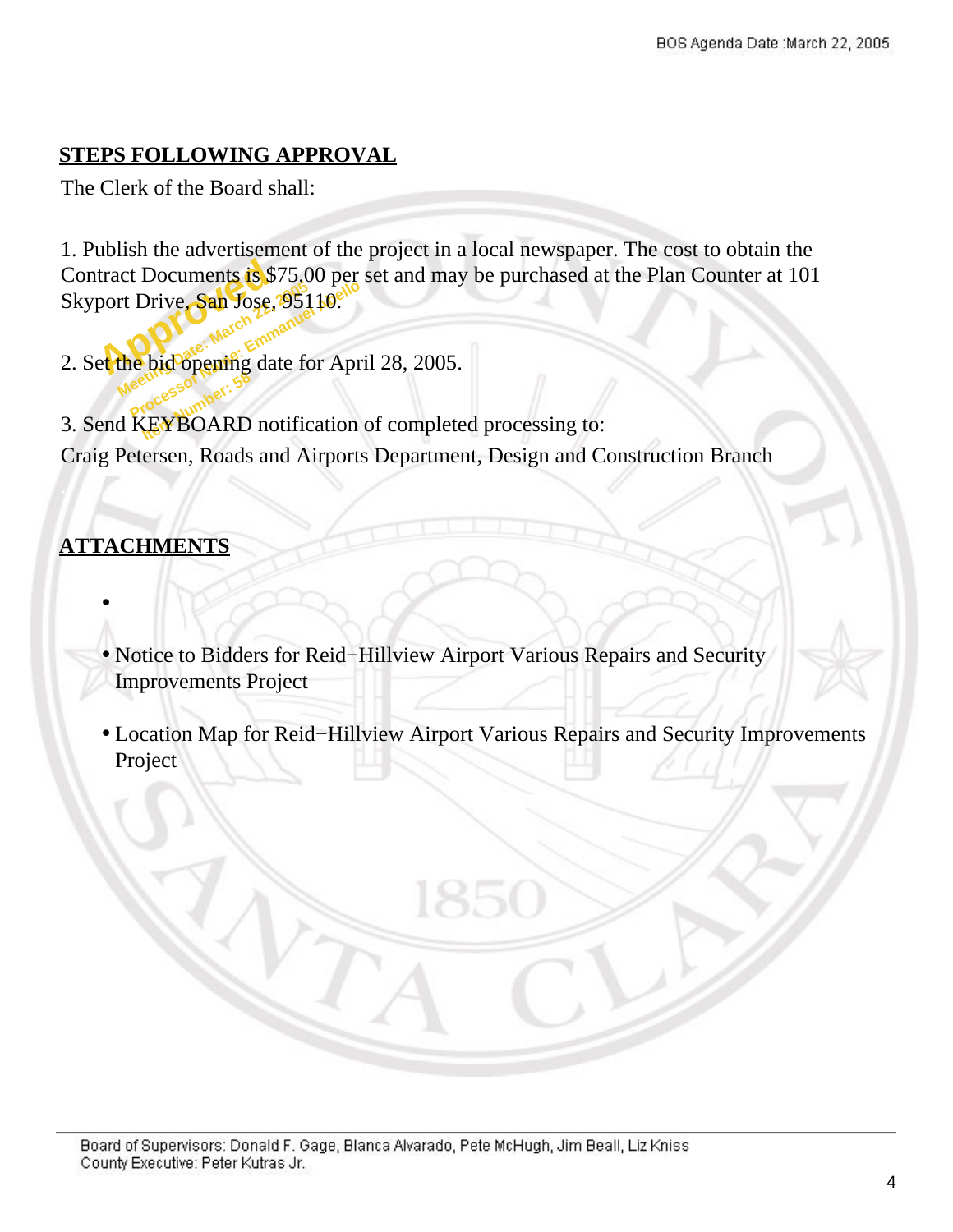#### SAN JOSE POST-RECORD

90 N FIRST ST STE 100, SAN JOSE, CA 95113 Telephone (408) 287-4866 / Fax (408) 287-2544

> Emmanuel Abello SANTA CLARA CO. BD. OF SUPS. 70 W HEDDING ST 10TH FL EAST WNG SAN JOSE, CA - 95110

#### **PROOF OF PUBLICATION**

(2015.5 C.C.P.)

State of California County of SANTA CLARA ) ss

Notice Type: GBSC - SANTA CLARA CO NOTICE TO BID

Ad Description: 20050322 No 58 Reid Hillview Airport

I am a citizen of the United States and a resident of the State of California; I am I am a citizen of the United States and a resident of the State of California; I am over the age of eighteen years, and not a party to or interested in the above entitled matter. I am the principal clerk of the printer and publisher of the SAN JOSE POST-RECORD, a newspaper published in the English language in the city of SAN JOSE, county of SANTA CLARA, and adjudged a newspaper of general circulation as defined by the laws of the State of California by the Superior Court of the County of SANTA CLARA, State of California, under date 02/03/1922, Case No. 27844. That the notice, of which the annexed is a printed copy, has been published in each regular and entire issue of said any supplement thereof on the following dates, to-wit: newspaper and not in any supplement thereof on the following dates, to-wit:

04/05/2005, 04/19/2005

Executed on: 04/29/2005 At Los Angeles, California

I certify (or declare) under penalty of perjury that the foregoing is true and correct.

**Signature** 

SJ#: 798344

BOARD OF SUPERVISORS COUNTY OF SANTA CLARA<br>
NOTICE IS HEREBY GIVEN that the<br>
County of Santa Clara will receive sealed<br>
County of Santa Clara will receive sealed<br>
bids until 2:00 p.m. on April 28, 2005 in<br>
the Office of the Clerk of the Board 2005 at Roads and Airports Department, 101 Skyport Drive, Room 101, San Jose, CA 95110. INQUIRIES CONCERNING THIS BID<br>shall be directed to Craig Petersen,<br>BY ORDER OF THE BOARD OF<br>SV ORDER OF THE BOARD OF<br>SUPERVISORS of the County of Santa<br>Clara, State of California, on March 22, 2005. BOARD OF SUPERVISORS PHYLLIS PEREZ, CLERK OF THE BOARD 04/05/2005, 04/19/2005

**SJ-798344#**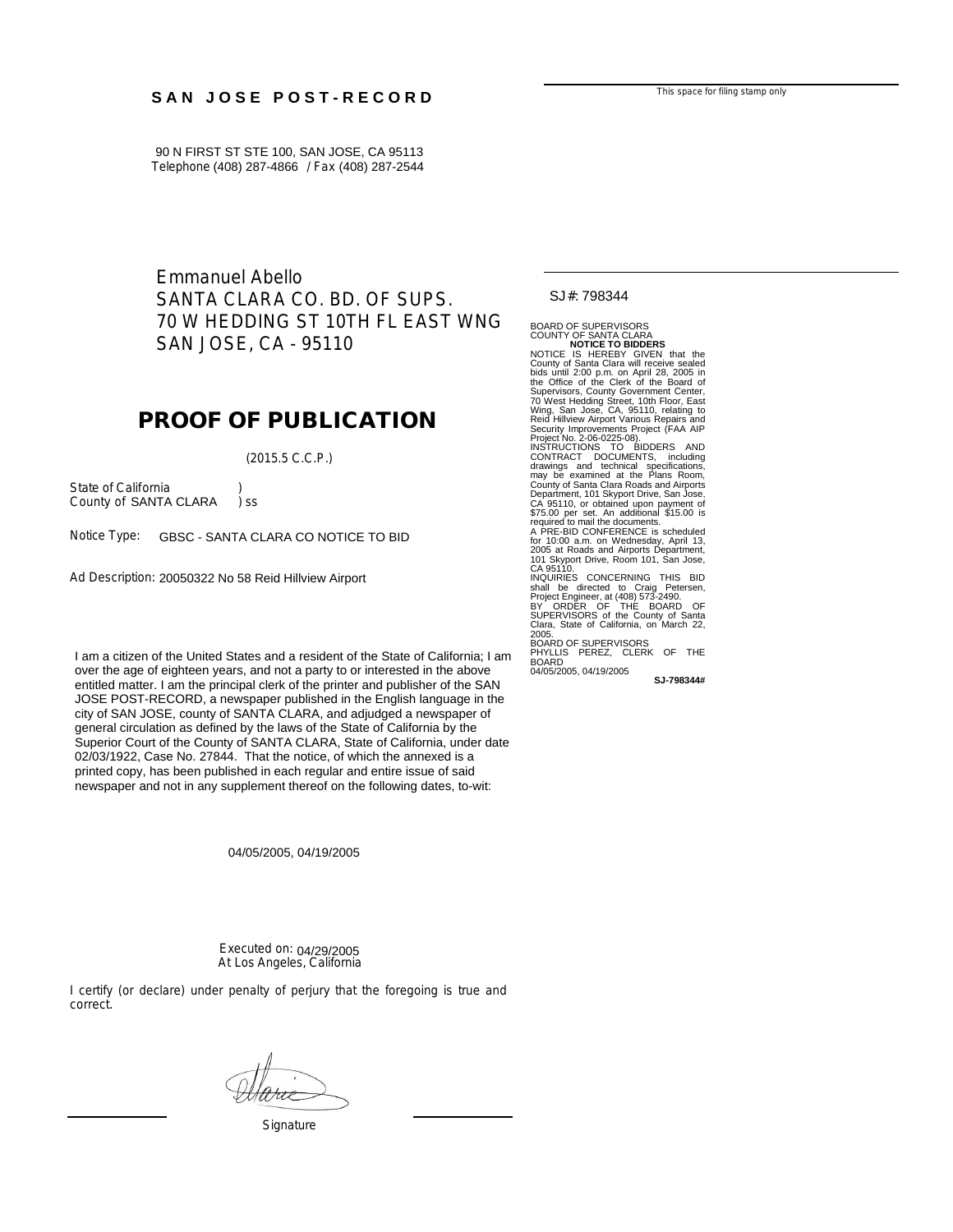## **County of Santa Clara Roads & Airports Department**

Airport Operations



RA01 101805 .

Prepared by: Michael Murdter Director, Roads & Airports Department

DATE: October 18, 2005

- TO: Board of Supervisors
- M.J. Mundte FROM:

Michael Murdter Director, Roads & Airports Department

SUBJECT: Airport Master Plan Update − Reid Hillview Airport and South County Airport Business Plan Chapters

## **RECOMMENDED ACTION**

Consider the following recommendations related to the draft Reid Hillview Airport Business Plan and the draft South County Airport Business Plan:

a. Authorize staff to include the draft Reid−Hillview Airport Business Plan chapter in the draft Reid−Hillview Airport Master Plan to be studied under CEQA at a later date.

b.

Board of Supervisors: Donald F. Gage, Blanca Alvarado, Pete McHugh, Jim Beall, Liz Kniss County Executive: Peter Kutras Jr.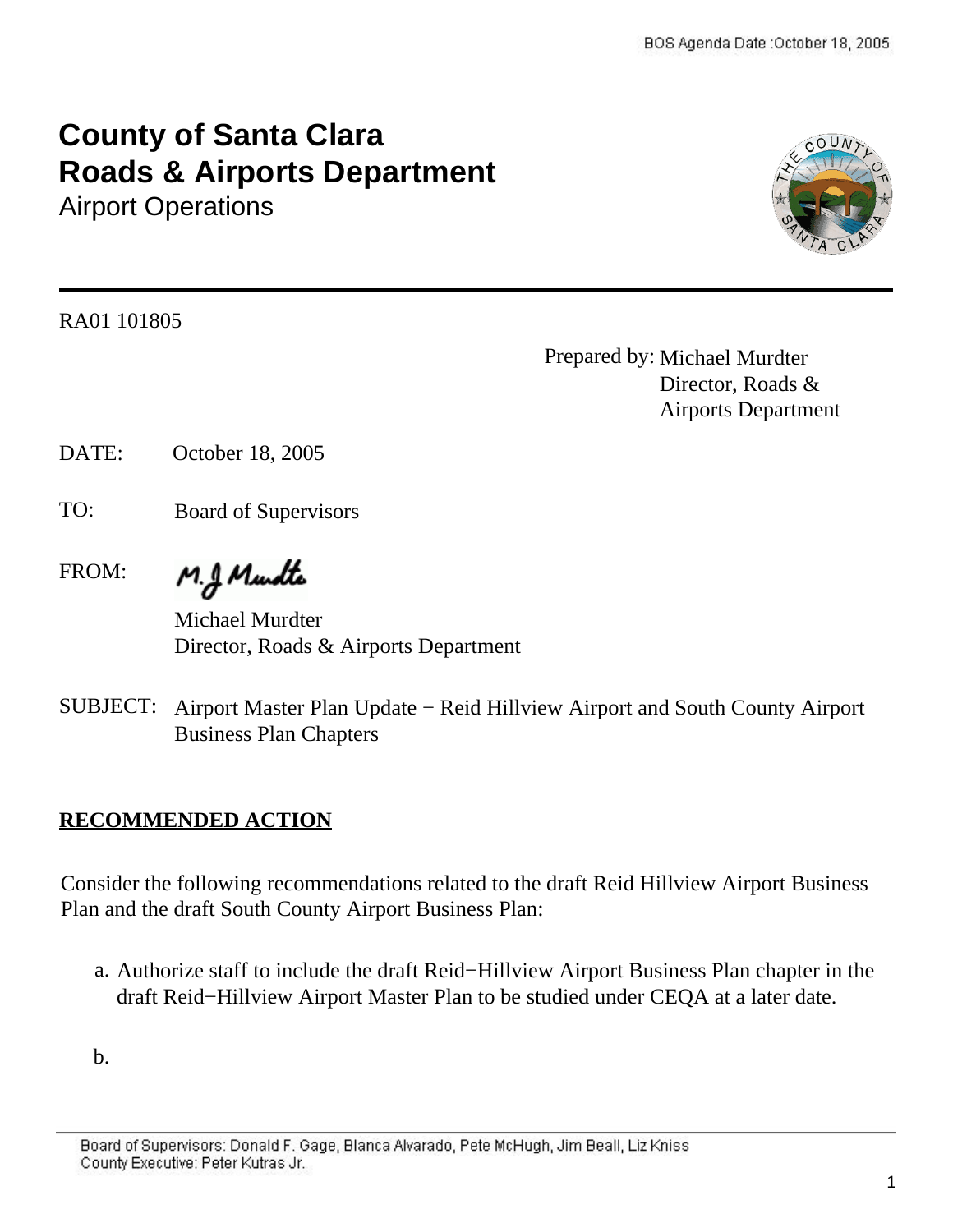Authorize staff to prepare, for subsequent review and approval by the Board of Supervisors, a Request for Proposals (RFP) for lease of the parcel identified in the draft Master Plan for non−aviation commercial lease at the northwest quadrant of the Tully Road/Capitol Expressway intersection.

c. Authorize staff to include the draft South County Airport Business Plan chapter in the draft South County Airport Master Plan to be studied under CEQA at a later date.

## **FISCAL IMPLICATIONS**

There are no fiscal impacts to the General Fund. The draft Business Plans represents long−term general financial plans for Reid−Hillview Airport and South County Airport.

## **CONTRACT HISTORY**

None.

## **REASONS FOR RECOMMENDATION**

Master Plan Update Process – Overview

The draft Master Plan documents for Reid Hillview Airport (RHV) and South County Airport (E16) are organized into five chapters:

- 1. Background & Inventory
- 2. Roles & Forecasts
- 3. Airfield Design
- 4. Building Area Design
- 5. Business Plan

Chapters were prepared sequentially with planning guidance from the Board at three major milestones: Completion of Chapters 1 and 2, which address each airport's role and basing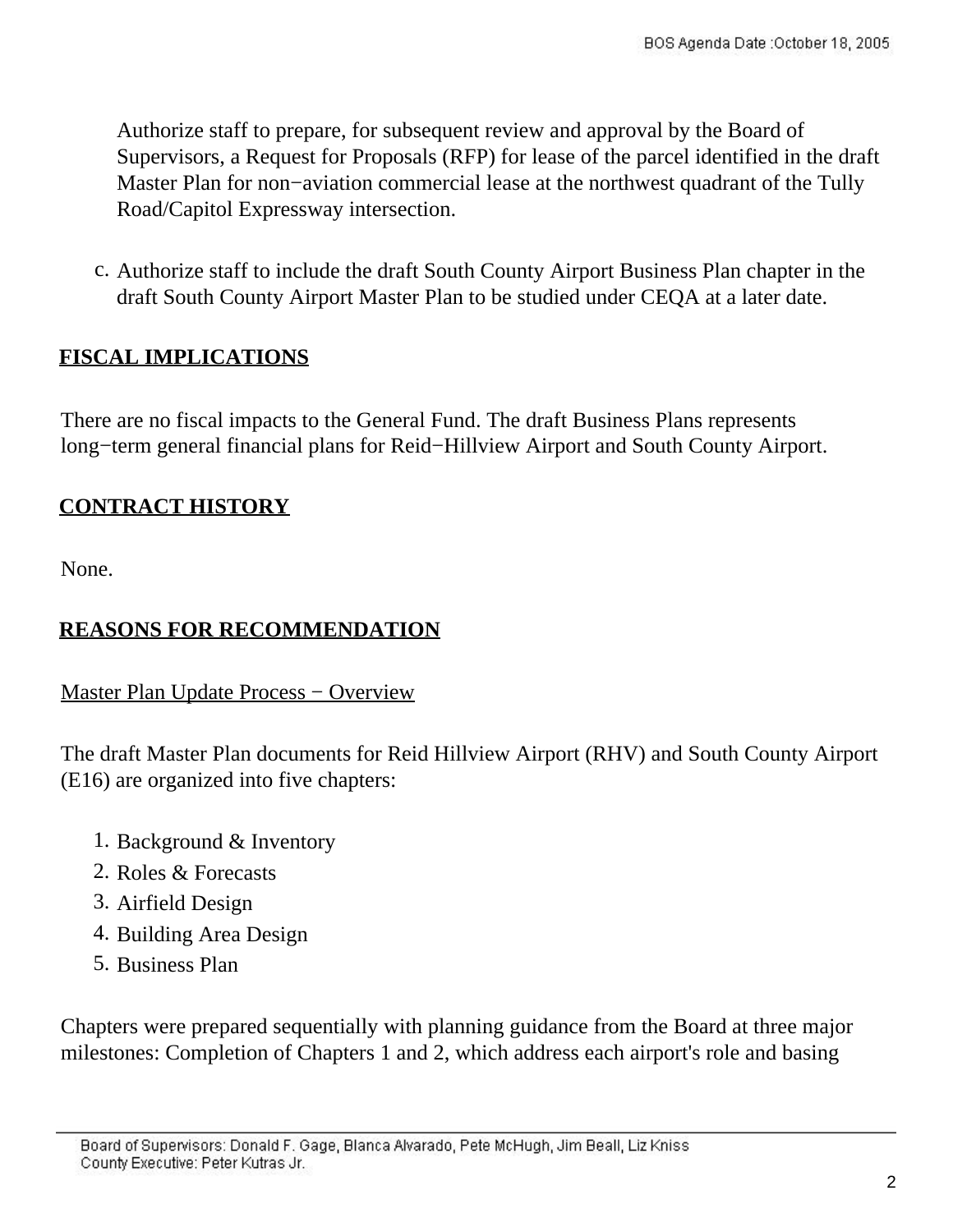capacity; completion of Chapters 3 and 4, which constitute the site plan for each airport; and completion of Chapter 5 (Business Plan) for each airport. The Board has previously authorized the Department to include draft Chapters 1 − 4 in the draft RHV Master Plan and the E16 Master Plan that will be studied under the California Environmental Quality Act (CEQA) at a later date. Chapter 5 of each draft Master Plan is the subject of this transmittal. The draft Business Plans for Reid−Hillview Airport and South County Airport:

- 1. Present an overview and analysis of the Airport Enterprise Fund (AEF) and each airport's finances;
- 2. Identify the capital project funding required to implement the draft facility plans;
- 3. Discuss potential sources of new revenue; and
- 4. Recommend a leasing strategy for various airport properties.

The following conclusions and recommendations provide a summary of the draft Business Plans:

## Airport Enterprise Fund

- The AEF has been financially self−sustaining since at least the creation of the Roads & Airports Department. Operating revenue has been sufficient to fund operating expenses including the local match required for grant−funded capital projects, which have been implemented on a pay−as−you−go basis.
- Approximately three−quarters of AEF operating revenue is derived from the rental of County−owned aircraft storage spaces, which makes the AEF vulnerable to fluctuations in the general aviation market. Most other components of AEF revenue such as Fixed Base Operator (FBO) lease revenue and fuel flowage fees present little opportunity for growth.
- The fact that the airports are at different stages in their development means that each airport has unique long−term operating and capital project funding requirements. For RHV, most of the anticipated capital expenditures over the life of the Master Plan are related to implementation of the Noise Compatibility Program, replacement of aging infrastructure and security enhancements. For South County Airport, most capital project expenditures will be related to airfield improvements and construction of the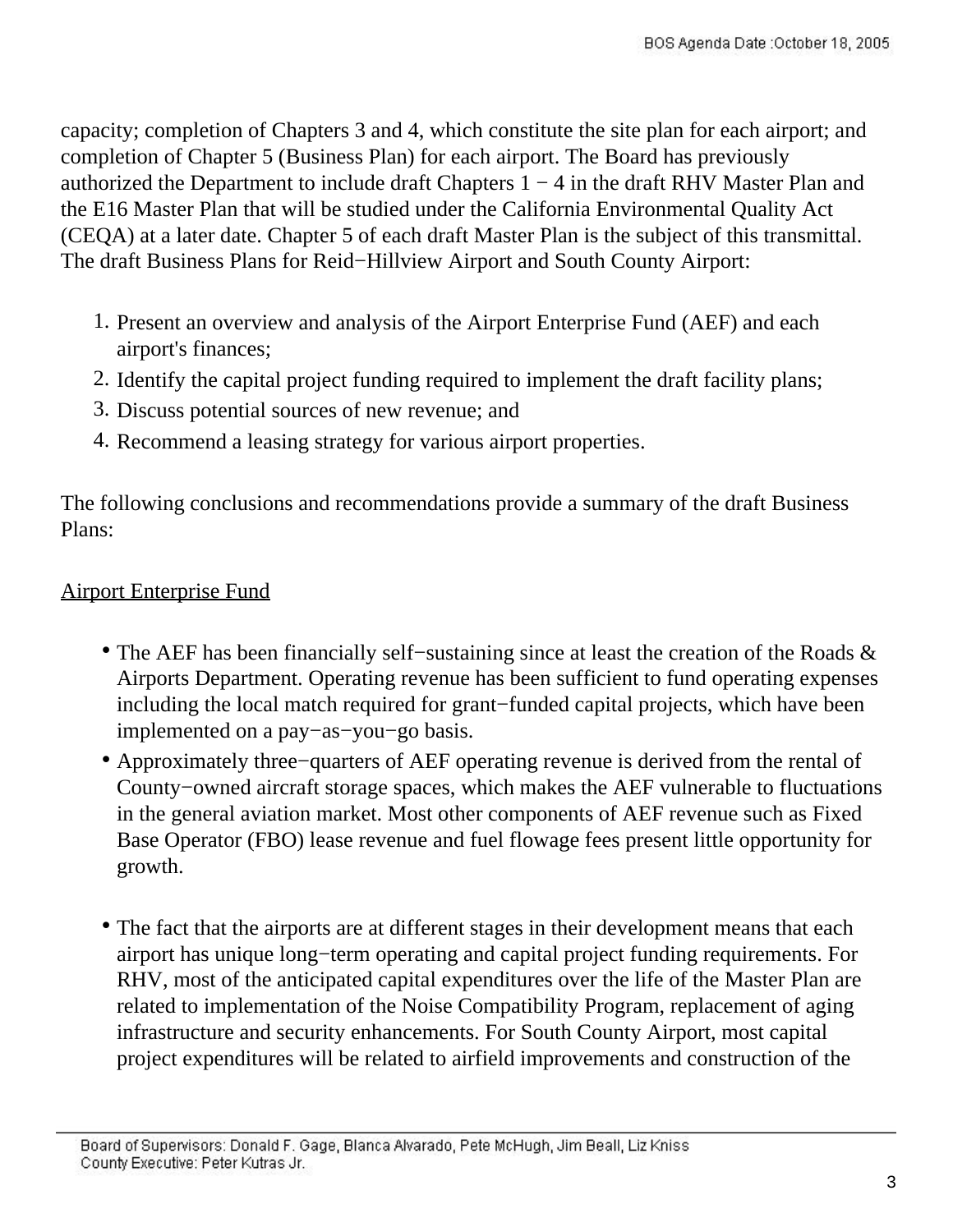airport's facilities and utilities infrastructure. All capital projects should be funded on a "pay−as−you−go" basis to the maximum extent practicable to avoid assumption of significant additional AEF long−term debt.

• The unencumbered Retained Earnings balance should be increased to the equivalent of one year of operating expenses.

### Reid Hillview Airport Business Plan

- RHV has historically generated a surplus that has been used to subsidize operations at the other two County airports, which has prevented the accumulation of funding to reinvest in the airport infrastructure.
- Additional revenue sources are required to fund NCP and infrastructure projects not eligible for FAA funding.
- Building hangars over tiedowns is not likely in the foreseeable future due to its inherent economics and poor financing options.
- Leasing the airport's undeveloped parcels for non−aviation commercial uses has the potential to generate approximately \$950,000 in revenue annually.
- The nine FBO leaseholds should be consolidated into a fewer number upon expiration of the current master leases.
- The Swift Avenue Building should be re−leased to a single tenant or included in the lease for the adjacent 2.5 acre parcel to eliminate the administrative burden and costs of managing multiple small leases.
- A restaurant use should be allowed in the leases of the non−aviation commercial parcels.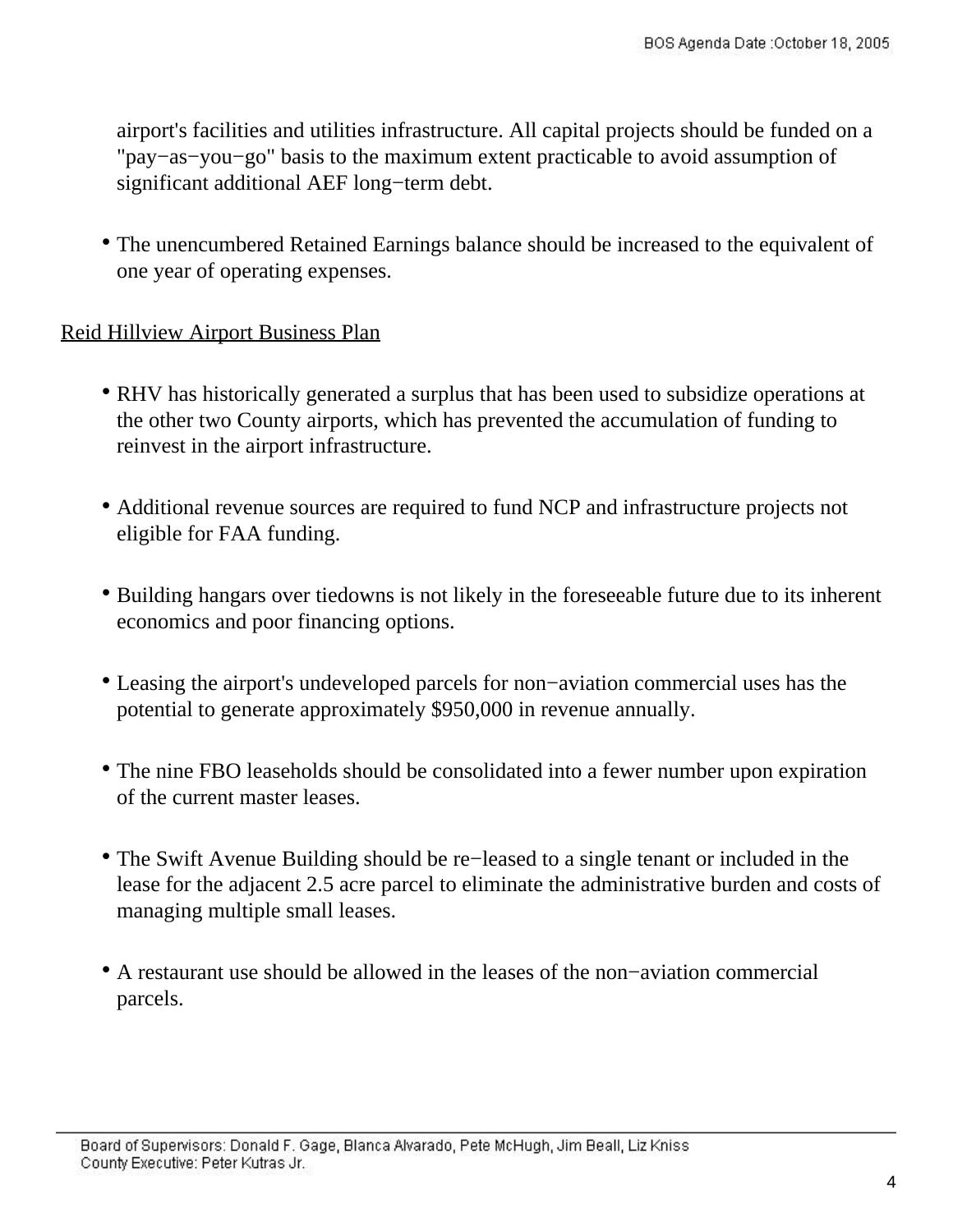At its May 25, 2005 meeting, the HLUET Committee supported the draft RHV Business Plan with the following specific comments:

- 1. The space in the Terminal Building formerly occupied by a restaurant should be re−leased for restaurant purposes in its current condition.
- 2. Staff should expedite the leasing process for the vacant parcel identified in the draft Master Plan for non−aviation commercial use in order to generate revenue.

The Department recommends that the Board authorize staff to prepare, for subsequent review and approval by the Board, a Request for Proposals (RFP) for lease of the parcel identified in the draft Master Plan for non−aviation commercial lease at the northwest quadrant of the Tully Road/Capitol Expressway intersection.

## South County Airport Business Plan

- In order to realize the Board's vision of accommodating growth at South County Airport, it will be necessary to recognize and plan for the capital investment necessary to execute that airport's draft facility plan.
- South County Airport infrastructure projects should be funded on a pay−as−you−go basis to the extent practicable. Revenue from the 36 future hangars and lease revenue from the future second FBO are two sources of potential funding for projects ineligible for FAA funding.
- The addition of a second Fixed Base Operator (FBO) as the airport grows will result in a ratio of FBOs to based aircraft of 209:1 upon full implementation of the Master Plan, which is nearly identical to the current ratio.
- The County Animal Shelter must be relocated eventually to accommodate the planned runway extension.

At its August 18, 2005 meeting, the HLUET Committee supported the draft South County Airport Business Plan.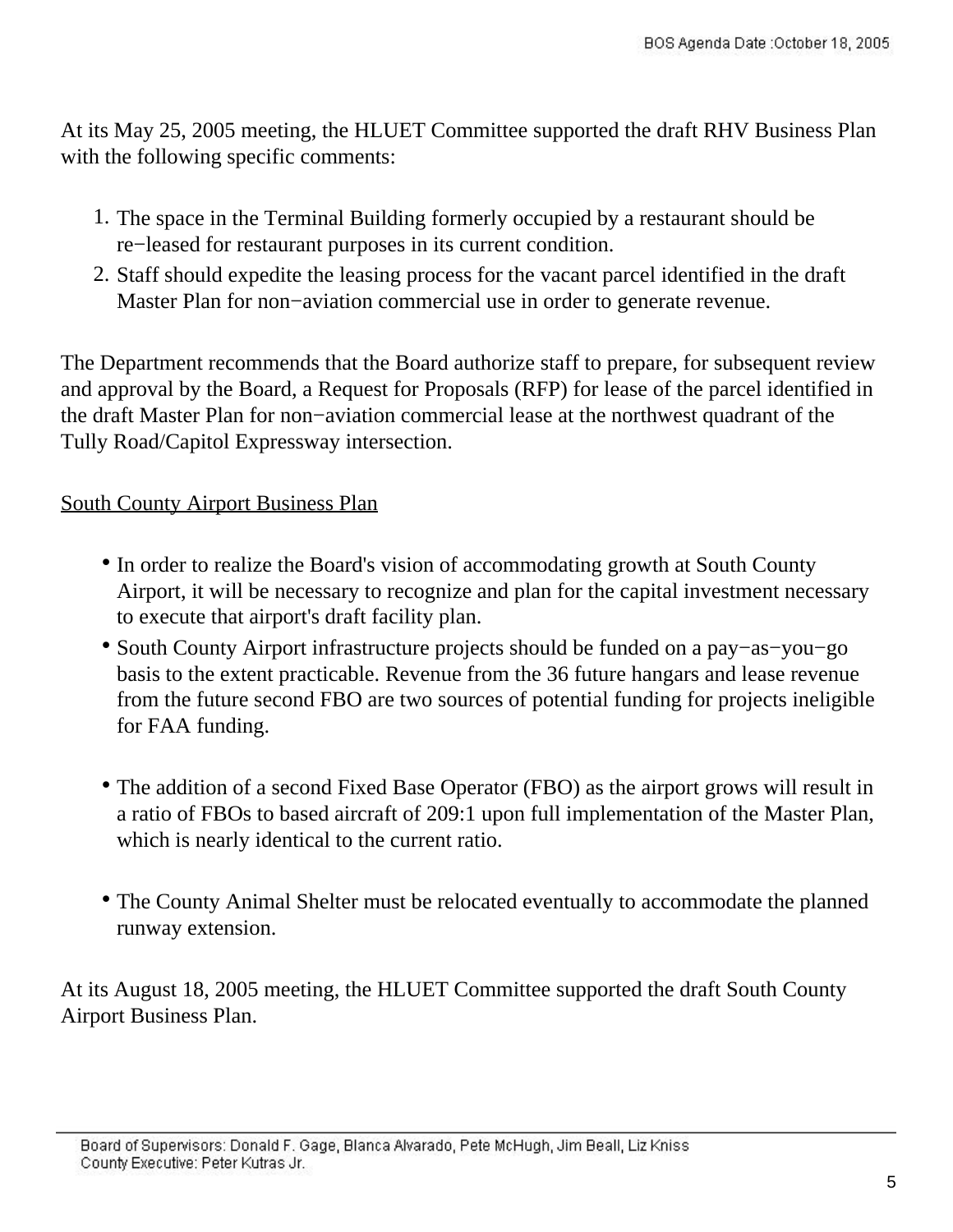## **BACKGROUND**

The draft Master Plan for each airport simply defines the project to be studied under CEQA. Preparation and adoption of the appropriate environmental document will be required before the Board may consider and formally adopt each Master Plan. The CEQA process will include an analysis of a wide range of impacts and the draft master plan is therefore subject to revision as appropriate once the analysis is complete. The Business Plan reflects the Airfield Design and Building Area Design chapters of the draft master plan; if these chapters change as a result of the CEQA review (or for any other reason), the Business Plan will be modified accordingly.

## **CONSEQUENCES OF NEGATIVE ACTION**

The draft Business Plan chapters will not be included in the draft Master Plans for Reid Hillview Airport and South County Airport to be studied under CEQA at a later date.

## **STEPS FOLLOWING APPROVAL**

Send KEYBOARD notification to: Lupe Rosales, Roads & Airports Dept. Administration

## **ATTACHMENTS**

- South County Airport − Draft Business Plan
- Reid Hillview Airport − Draft Business Plan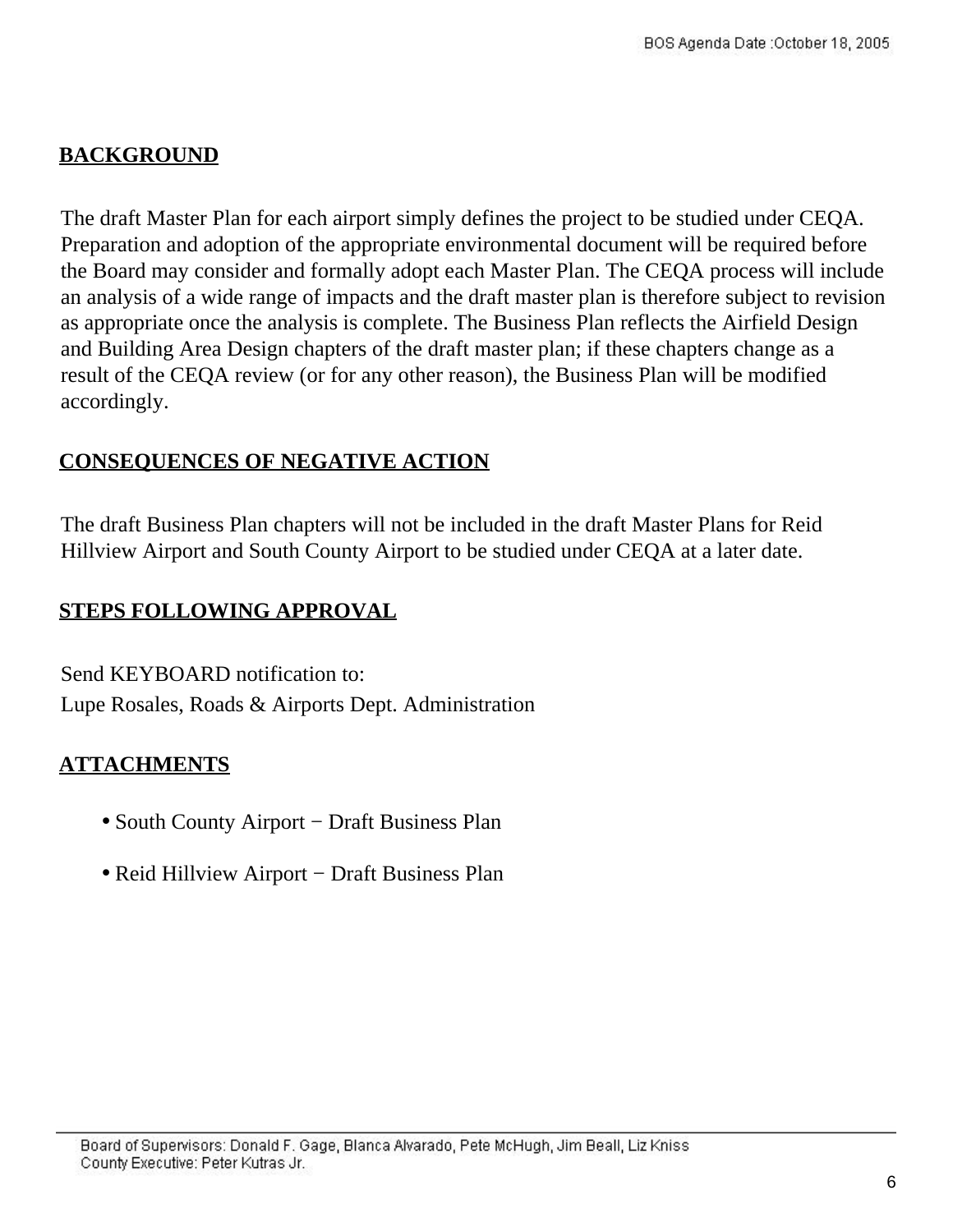#### **SECTION 100 NOTICE TO BIDDERS**

Notice is hereby given that sealed bids will be received by the Clerk of the Board of Supervisors of the County of Santa Clara, State of California in the Office of the Clerk of the Board of Supervisors, County Government Center, 10th Floor, East Wing, 70 West Hedding Street, San Jose, California 95110, up to 2:00 p.m. on the 28th day of April, 2005 for the Project – Reid Hillview Airport Various Repairs and Security Improvements Project.

The work includes: resurfacing Cunningham Ave. from Capitol Expressway to the Roads & Airports Administration building at Reid- Hill View Airport with slurry seal. Constructing new concrete valley gutter across the airport exit/ parking area and new drainage swales along taxiways. Constructing type B2 curb and gutter. Remove and replace asphalt concrete in parking area, airport access road, and various airport taxiway areas, remove and reconstruct segmented circle, install new drainage inlets and new drain pipe, remove chain link fence, install 8' iron security fence, installation of automatic gates (2) with access control, installation of bollards, boring and installation of new electrical conduit and conductor cable, communication line & pull boxes, Install a pilot controlled lighting system, PCC median and island construction, new kiosk, painting parking lot & traffic stripes, placing thermoplastic markings, temporary No street parking zones, traffic control and detour, and other details of work not mentioned above that are required by the project plans or these Special Provisions.

#### **100-01 TIME OF COMPLETION**

The time limit for the completion of Work is **60** working days commencing on the 20th day following the Notice of Award by the County of Santa Clara.

Liquidated damages shall be assessed in the amount of **\$1500.00** for each calendar day the Work remains incomplete beyond the time limit for completion.

Owner may withhold said liquidated damages from payments as such damages accrue, or, at Owner's discretion, withhold liquidated damages from any payments due or that may become due under the Contract, including retention and final payment (pursuant to California Government Code §53069.85).

#### **100-02 BID PLANS AND SPECIAL PROVISIONS**

Bid Plans and Special Provisions may be acquired at the Plan Counter of the County of Santa Clara Roads and Airports Department, 101 Skyport Drive, San Jose, CA 95110, upon a non-refundable payment of **\$75.00 per set.** An additional \$15.00 fee is required to mail the documents.

A copy of the County of Santa Clara Standard Specifications may be obtained at the Plan Counter, 101 Skyport Drive, San Jose, California 95110, upon payment of \$25.00.

A copy of the County of Santa Clara Standard Details Manual may be obtained at the Plan Counter, 101 Skyport Drive, San Jose, California 95110, upon payment of \$10.00.

#### **100-03 PROJECT ENGINEER**

A Bidder may discuss these Bid Plans and Special provisions with the County of Santa Clara in accordance with Section 2.04 "Interpretation of Documents Prior to Bidding" of the County of Santa Clara Roads & Airports Department Standard Specifications. The Project Engineer for this Project is **Craig Petersen** who can be contacted at **(408) 573-2490**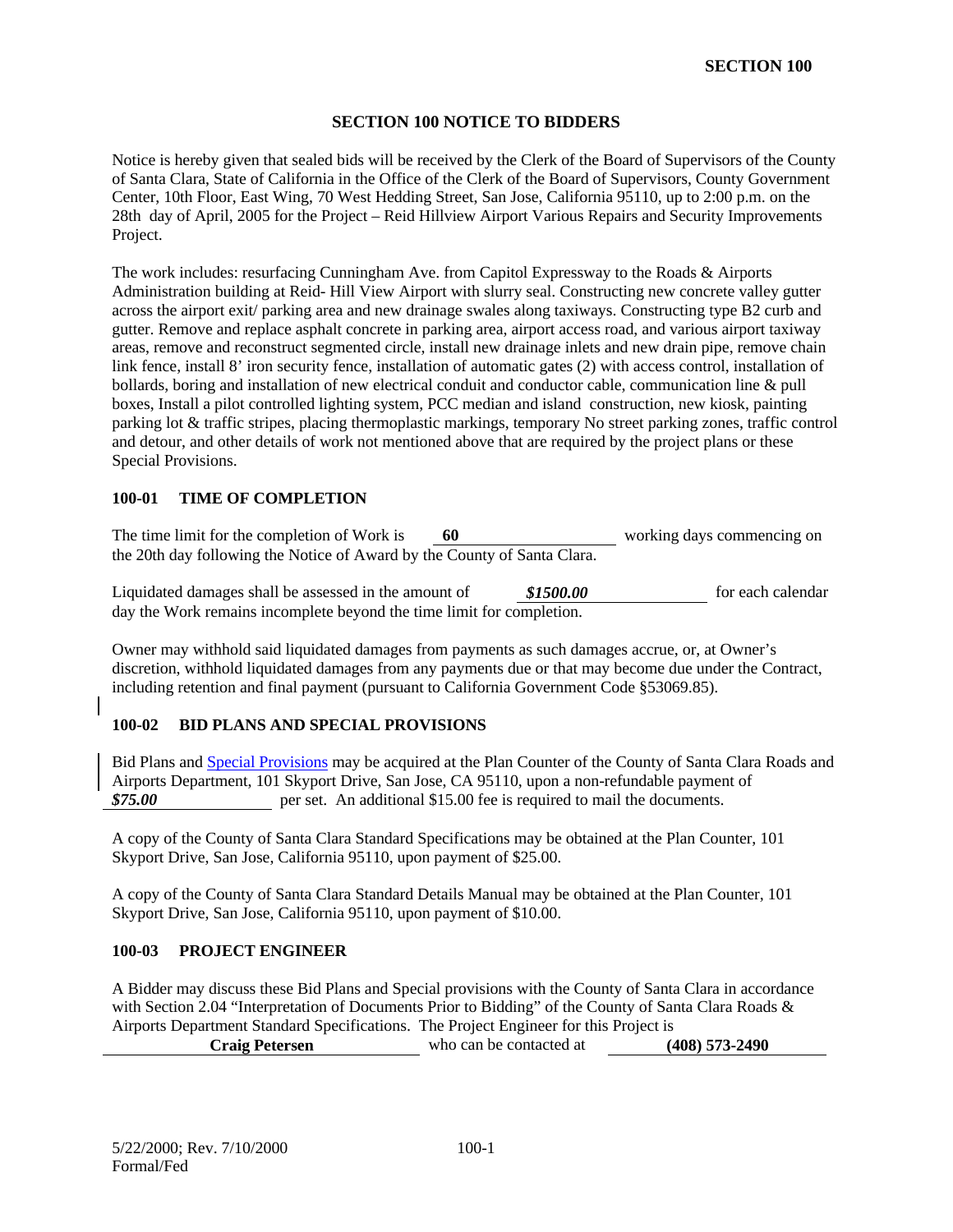#### **100-04 CONTRACTOR LICENSE**

The Contractor shall possess either a Class *A* License or a combination of the following licenses Class *C-8, C-12*

If a Bidder does not possess the required Contractor License(s) at the time of award (Public Contract Code *§*  20103.5), the Bid shall be considered non-responsive and shall be rejected by the Owner. The Owner may enforce the required forfeiture of the Bidder's Bond.

The Bidder and any Subcontractors must be licensed by the Contractors State License Board of the State of California.

#### **100-05 DISADVANTAGED BUSINESS ENTERPRISE REQUIREMENT**

The County of Santa Clara has established the following goal for DBE participation for this Project:

Disadvantaged Business Enterprises Goal: *12.5%* Percent.

Bidders are notified that all firms that the Bidder intends to use and count toward the DBE participation contract goal must be DBE certified by Caltrans or participating Agency which certifies in conformance with Title 49, Code of the Federal Regulations, Part 26 at time of Bid submittal.

Bidders are also encouraged to call the Equal Opportunity Office for assistance in DBE participation at 408- 299-6839.

Caltrans has contracted with the following firm to assist DBEs in preparing Bids for subcontracting or supplying materials:

Padilla & Associates, Inc 5675 East Telegraph Road, Ste A-260 Tel. No.: (323) 728-8847 Los Angeles, CA 90040 FAX No.: (323) 728-8867

Bidders may utilize the services of this firm to contact interested DBEs.

#### **A BID WHICH FAILS TO ACHIEVE THE SPECIFIED CONTRACT GOAL AND FAILS TO DEMONSTRATE SUFFICIENT GOOD FAITH EFFORTS TO MEET THE GOAL SHALL BE DEEMED "NON-RESPONSIVE" AND, THEREFOREE. INELIGIBLE FOR AWARD.**

#### **100-06 PRE-BID OPENING CONFERENCE**

A Pre-Bid Opening conference will be held on: **April 13, 2005** at 10:00 AM in Room No. *101* of the County of Santa Clara Roads and Airports Department at 101 Skyport Drive, San Jose, California 95110. Representatives of the County will be present to discuss:

- Requirements regarding the participation of Disadvantaged Business Enterprises;
- Equal Employment Opportunity Requirements;
- Coordination of Work to be performed; and
- Pertinent Contract requirements and Bid Forms.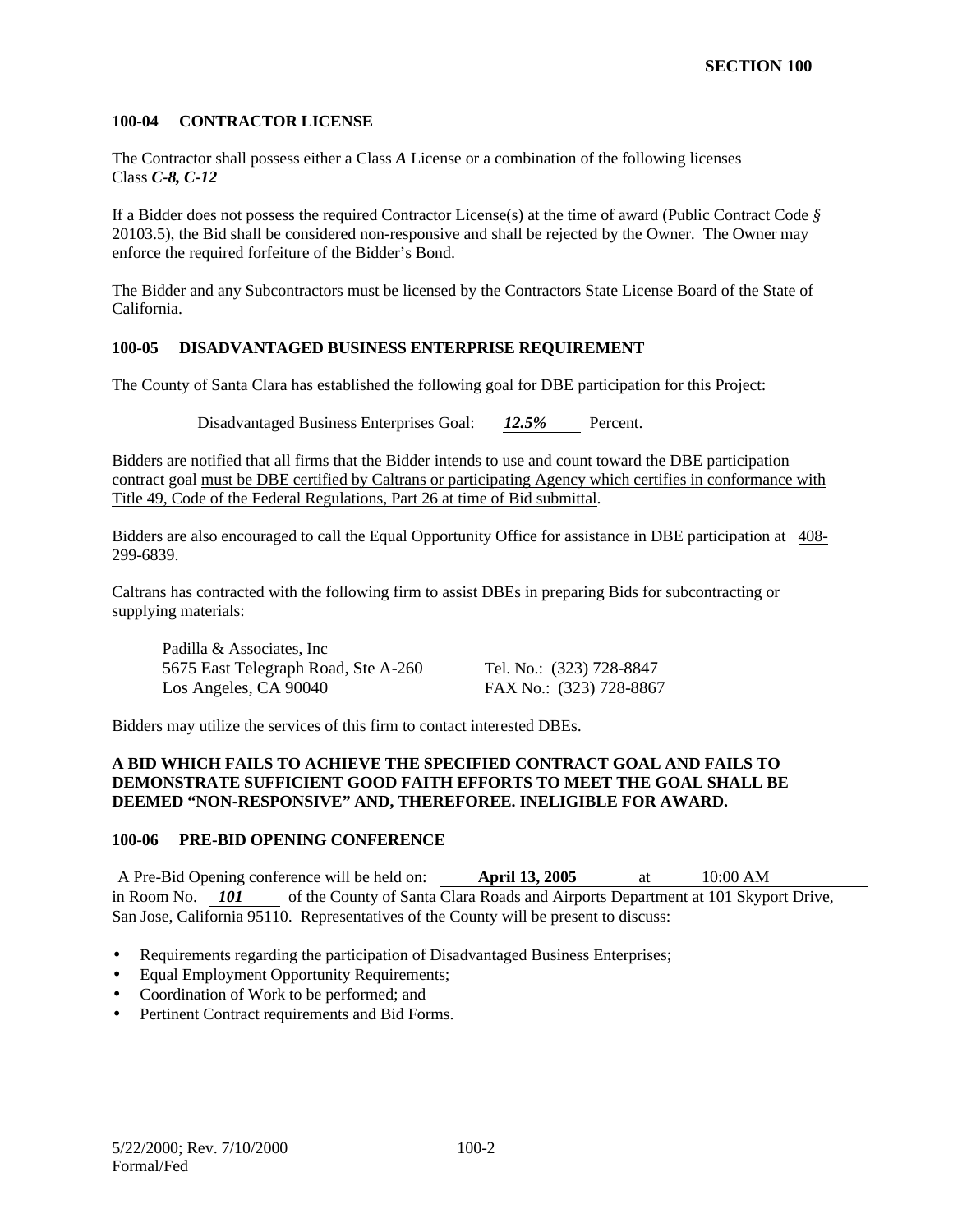This meeting is to inform Bidders and potential Subcontractors of subcontracting and material supply opportunities. Bidder's attendance at this meeting may be one consideration of the reasonable good-faith efforts as set forth in Section 106-01.02 "Submission of DBE Compliance Documentation and Criteria for Award" of these Special Provisions.

Bidders should have fully inspected the Project site in all particulars and become thoroughly familiar with the terms and conditions of the Bid Plans and Special Provisions and local conditions affecting the performance and costs of the Work prior to this conference. Bids are required for the entire Work described herein. This Contract is subject to the State Contract nondiscrimination and compliance requirements.

#### **100-07 BID SUBMITTAL**

- Bidder's original signature(s) must appear on all Bid Forms and on the original Bidder's Bond.
- Bidder's Bond: Each Bid must be accompanied by a Bidder's Bond, cash, or a certified cashier's check, in the sum of not less than 10% of the total aggregate of the Bid, and the check or bond shall be made payable to the order of the County of Santa Clara.
- All Bids shall be submitted on the forms furnished herewith or copies thereof.
- All Bids must be addressed to the Chairperson of the County of Santa Clara Board of Supervisors, and shall bear the title or name of the project to be constructed.
- All Bids mailed or express delivered shall be in a sealed envelope inside the mailing envelope. The inner sealed envelope shall be clearly printed "BID PROPOSAL – DO NOT OPEN" in large letters on the front and back.

#### **100-08 BID OPENING**

Bids will be publicly opened and read by the Clerk of the Board of Supervisors at the time and place indicated above. A report of the results will be made by the Clerk of the Board of Supervisors at a publicly noticed regular meeting of the Board of Supervisors. The date of the regular meeting will be announced at the Bid opening.

#### **100-09 BID ACCEPTANCE/REJECTION**

The acceptance of Bid for award is subject to approval by the County of Santa Clara Board of Supervisors. The County of Santa Clara Board of Supervisors reserves the right to reject any and/or all Bids and to waive any minor irregularities or discrepancies.

All other factors being equal, a tie Bid will be determined by the flip of a coin in the presence of Bidders and witnesses.

All Bids greater than the Reasonable Bid Amount may be subject to rejection by the Board of Supervisors. The Reasonable Bid Amount is comprised of the engineer's estimate plus a ten (10) percent allowance factor.

#### **100-10 SUBSTITUTIONS**

Contractor may, at any time prior to the award of the Contract, offer any material, process or article which shall be substantially equal or better in every respect to that so indicated or specified; provided, however, that if the material, process or article offered by Contractor is not, in Owner's opinion, substantially equal or better in respect to that specified, then Contractor shall furnish that material, process or article specified or one that in Owner's opinion is substantially equal or better in every respect.